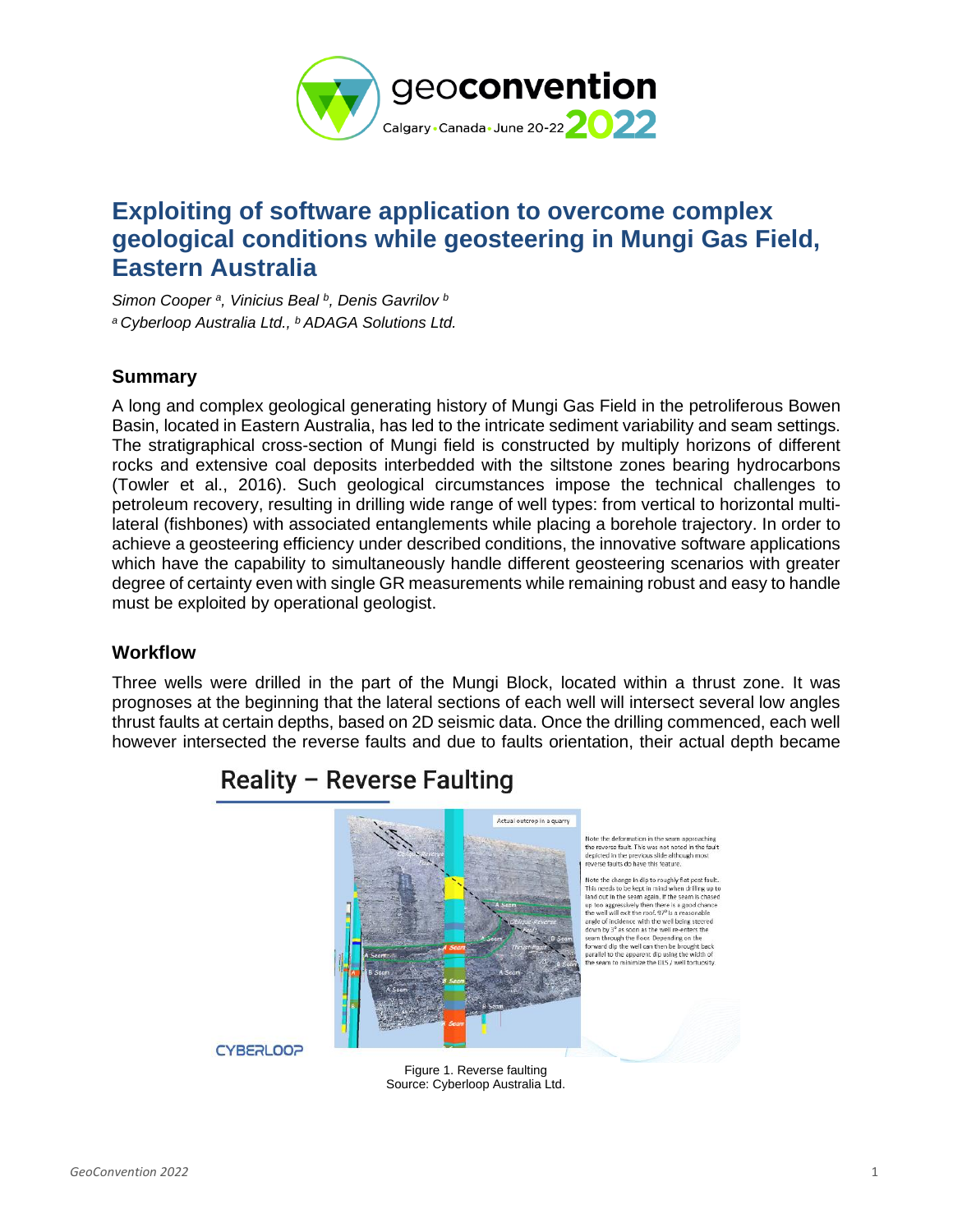

shallower that predicted. This made challenging to place the wells in the seam (with its thickness averaged at 2.7m TVT) once pass the fault, especially when the initial fault's throw was unknown. The shallow angle of the reverse faults created difficulties in differentiating between a normal stratigraphic exit to the seam top and an exit into the seam bottom at the reverse fault. It can be distinguished by considering where the well was initially modelled in seam versus the point of exit, at other reverse faults there is often a characteristic deformation of the seam in the footwall in the last few meters preceding the fault as shown on Figure 1.

This picture demonstrates a simple reverse fault. In the reality while drilling the wells in Mungi Block, the faults deformation was by far more severe with the hanging wall overthrust by 10s of the meters in some instances. This can be seen in one of the three laterals where the seam was intersected about 4m TVD above the seam in the footwall block. An additional problem was that the seam itself became the detachment plane as it was the weakest layer. Under such circumstances, the exact location of each fault could only be estimated (pre-well prognosis). A standard operating procedure dictates that the existing seam is geosteered up until the fault is intersected and only then is the well steered up to intersect the seam again. This is because it is not known how far the hanging wall has been overthrust laterally.



Figure 2. Geosteering scenario in geosteering software Source: Cyberloop Australia Ltd.

## **Results**

Innovative geosteering software can enable well placement engineers to accurately portray the reverse faults. This was imperative in the given example as the parent well intersected a section of seam that was about 4m TVD above the seam in the footwall block. The ability to model reverse